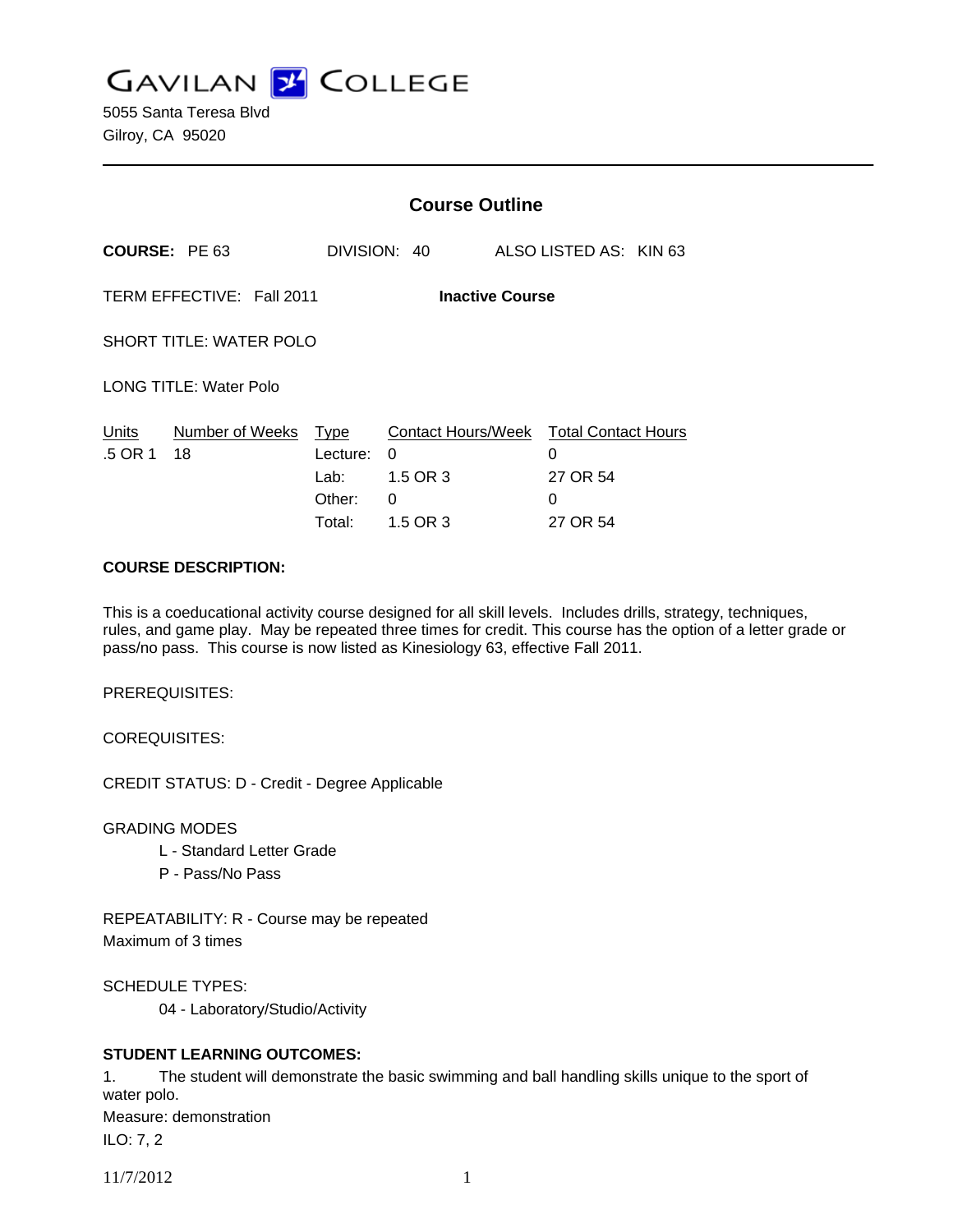# GE-LO: E1

2. The student will explain the rules and strategies of the sport. Measure: written exam, oral quiz, discussion ILO: 2, 7, 1 GE-LO: A1, A2

3. The student will analyze different strategies for counterattacking various offenses and defenses. Measure: performance, discussion

ILO: 7, 2, 1, 4 GE-LO: A2, E1

# **CONTENT, STUDENT PERFORMANCE OBJECTIVES, OUT-OF-CLASS ASSIGNMENTS**

## Inactive Course: 11/08/2010

This course is now listed as Kinesiology 63, effective Fall 2011.

Curriculum Approval Date: 04/27/2009

3 - 6 Hours

Orientation: introduction, course requirements, and grading. The basic swimming skills will be introduced/reviewed, including the front crawl stroke (as adapted for water polo), the backstroke (as adapted for water polo), and treading water (egg-beater). Opportunities to work on these skills as well as improving conditioning will be provided.

SPO: The student will discuss the modifications required for the front crawl and backstroke in order to be used in the sport of water polo. They will demonstrate these skills as well as the egg-beater leg kick for treading water.

## 3 - 6 Hours

Continue working on swimming skills presented in earlier classes. Presentation and practice various ball handling skills - catching and throwing with both the right and left hand and the catch and release technique. The two basic passes in water polo: the dry pass and the wet pass will be explained and demonstrated. Shooting techniques will be presented, including the power shot, the lob shot and the skip shot.

SPO: The student will demonstrate the dry pass and the wet pass. They will demonstrate various shooting techniques and explain when each would be best utilized.

#### 3 - 6 Hours

Continue to work on improving swimming, passing, and shooting skills. A discussion on the rules of the game and strategies involved in the sport of water polo will be presented. General defensive principles will be introduced. Goalkeeper skills will be explained and practiced. Fouls, both minor and major, will be discussed. Information on team defense will be introduced.

SPO: The student will explain the skills required of a goalkeeper. They will discuss the difference between a minor foul and a major foul.

#### 4.5 - 9 Hours

All skills covered to date will continue to be practiced. Team defense, including positioning, switching, twometer defense, man-to-man defense, and zone defense will be covered. Opportunities to practice these skills will be presented through modified games or simulated drills.

SPO: The student will describe the difference between a zone defense and a man-to-man defense. They will discuss the skills required to defend the two-meter player.

#### 4.5 - 9 Hours

Modified game play opportunities will be provided to practice the skills and knowledge learned. Offensive strategies, including starting play, advancing the ball, setting the ball, man up and the five meter penalty will be presented. Individual offensive skills will also be practiced.

SPO: The student will demonstrate a variety of individual offensive skills. Team offensive strategies will be discussed by the student.

3 - 6 Hours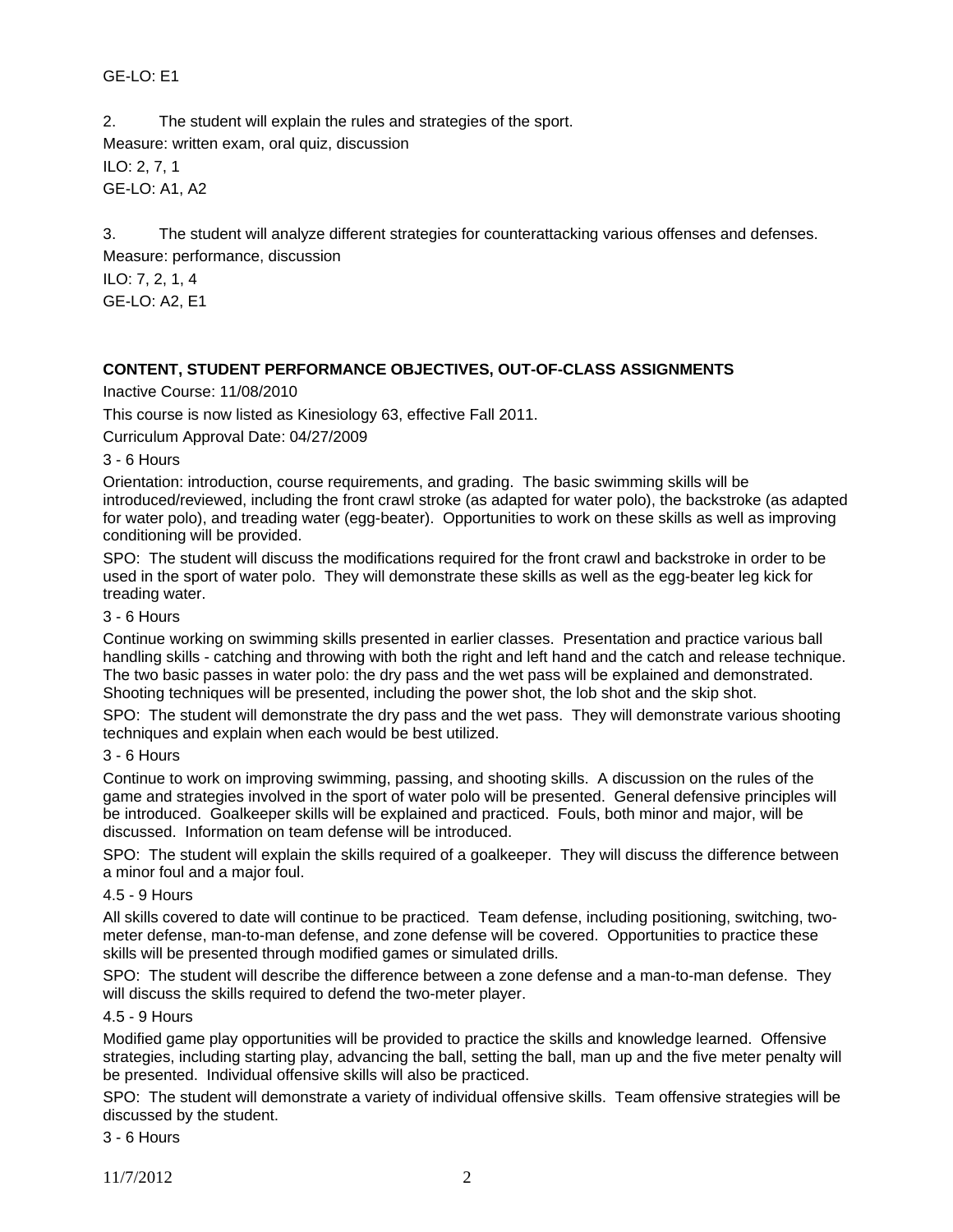Fast break offense, counterattack situations, release responsibilities, and the goalie outlet pass will be presented. Students will have the opportunity to practice these situations through organized drills and scrimmage situations.

SPO: Students will participate in a variety of game-like situations which will include playing various positions. They will discuss the responsibilities of each player.

4.5 - 9 Hours

Opportunities to incorporate the skills and strategies learned into game play will be provided. This may include a variety of scrimmage situations, modified games, and/or game variations.

SPO: The student will demonstrate a variety of water polo skills by participating in game play. They will discuss rules, violations, and strategies as presented in various situations.

2 Hours

Final.

Note: This is a skill building class where the students' skills or proficiencies will be enhanced by supervised repetition and practice in class.

## **METHODS OF INSTRUCTION:**

demonstration, lecture, small group interaction

## **METHODS OF EVALUATION:**

CATEGORY 1 - The types of writing assignments required:

Percent range of total grade: 0%

If this is a degree applicable course, but substantial writing assignments are not appropriate, indicate reason:

Course primarily involves skill demonstration or problem solving

CATEGORY 2 -The problem-solving assignments required: Percent range of total grade: 0% CATEGORY 3 -The types of skill demonstrations required: Percent range of total grade: 30 % to 60 %

Performance Exams

CATEGORY 4 - The types of objective examinations used in the course: Percent range of total grade: 20 % to 30 %

Multiple Choice

True/False

Matching Items

**Completion** 

CATEGORY 5 - Any other methods of evaluation: Percent range of total grade: 30 % to 60 %

#### **REPRESENTATIVE TEXTBOOKS:**